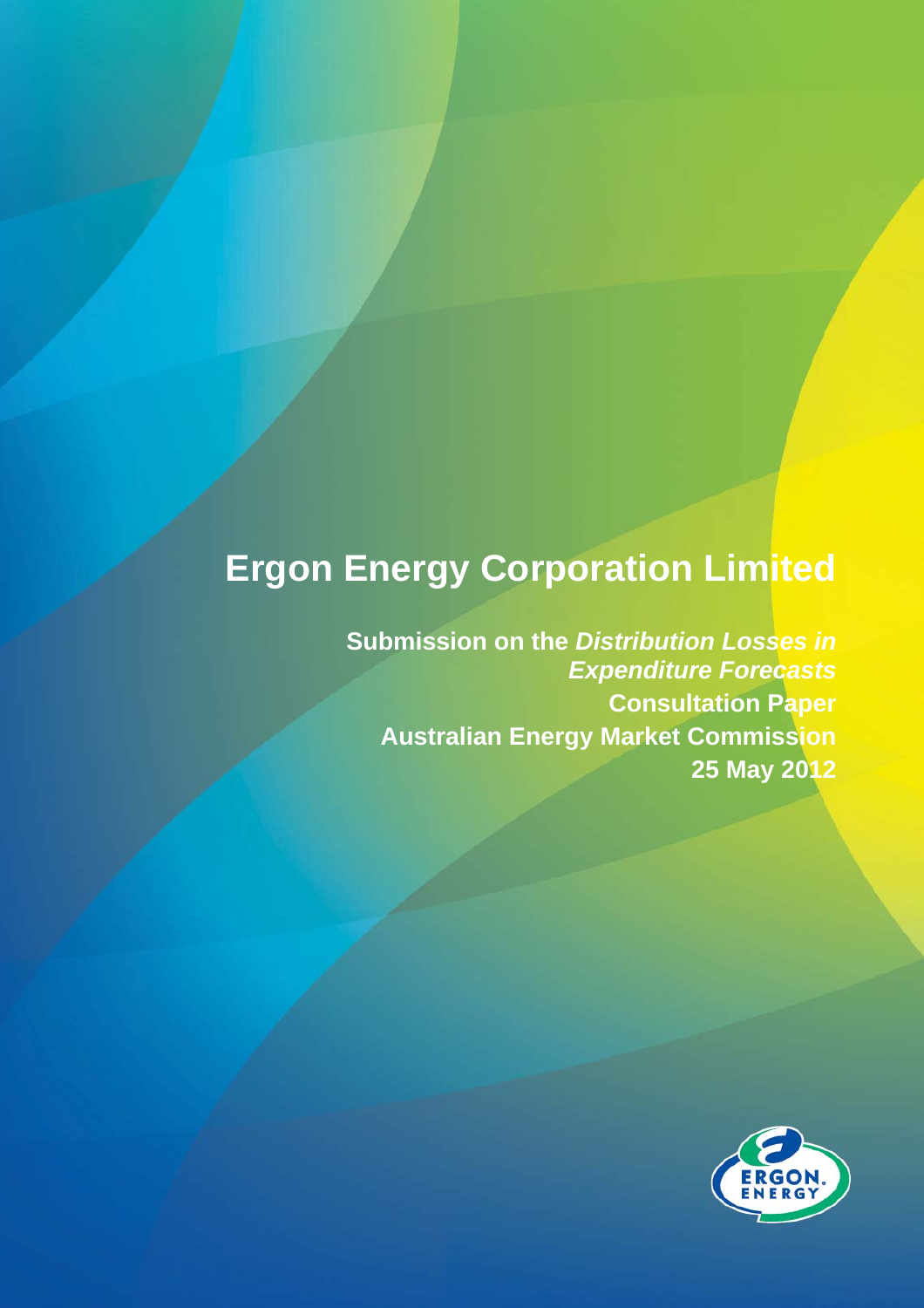

## **Submission on the Distribution Losses in Expenditure Forecasts Consultation Paper Australian Energy Market Commission 25 May 2012**

This submission, which is available for publication, is made by:

Ergon Energy Corporation Limited PO Box 15107 City East BRISBANE QLD 4002

Enquiries or further communications should be directed to:

Jenny Doyle Group Manager Regulatory Affairs Ergon Energy Corporation Limited Email: [jenny.doyle@ergon.com.au](mailto:jenny.doyle@ergon.com.au) Ph: (07) 4092 9813 Mobile: 0427 156 897

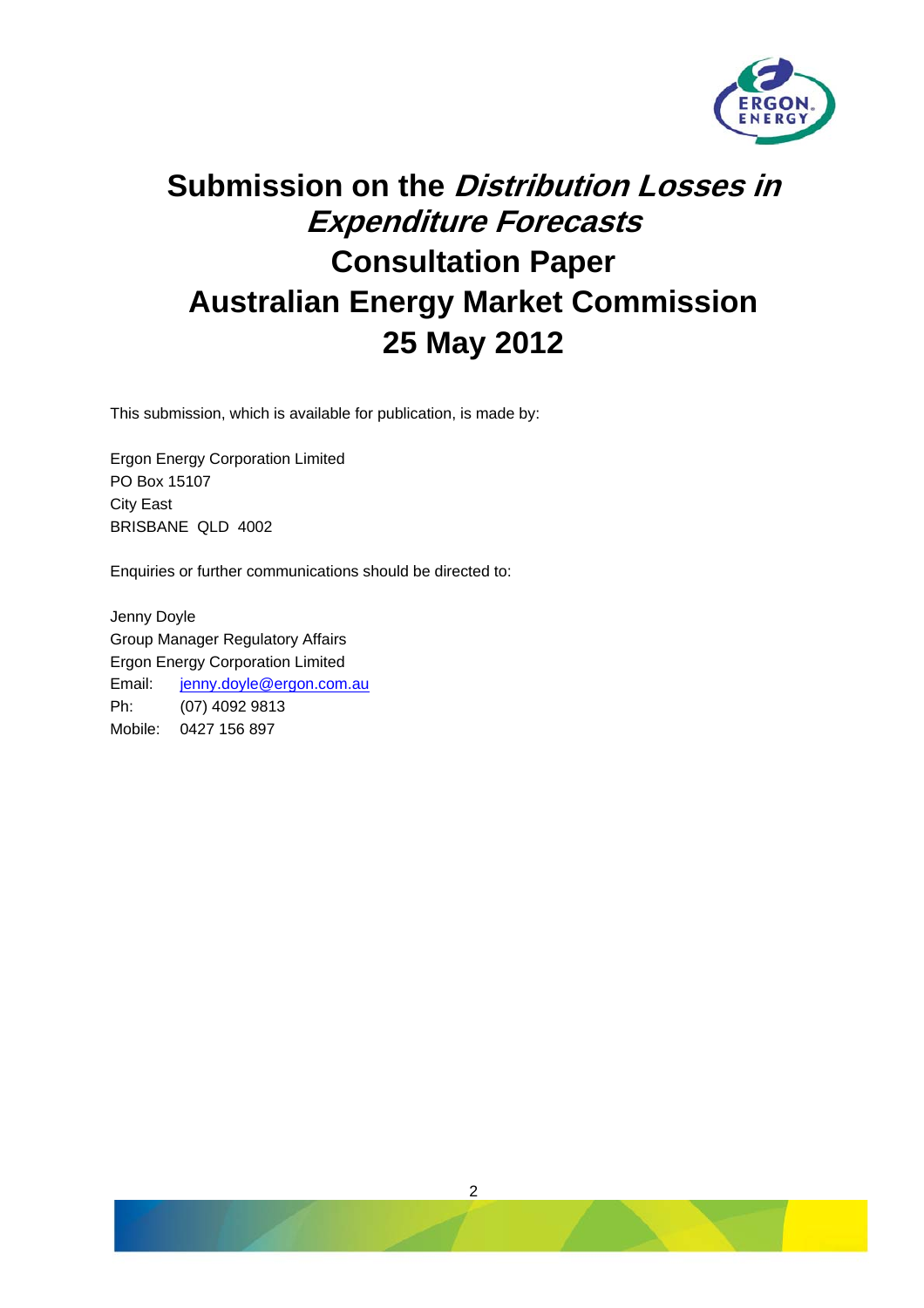

## **1. INTRODUCTION**

Ergon Energy Corporation Limited (Ergon Energy), in its capacity as a Distribution Network Service Provider (DNSP) in Queensland, welcomes the opportunity to provide comment to the Australian Energy Market Commission (AEMC) on its *Distribution Losses in Expenditure Forecasts Consultation Paper* (Consultation Paper).

Ergon Energy does not support the Copper Development Centre's (CDC) proposal to add an explicit requirement in the National Electricity Rules (the Rules) for the cost of network losses to be considered by DNSPs when preparing their operating expenditure (opex) and capital expenditure (capex) forecasts. This is because:

- It is industry practice to consider the cost of network losses in the development and review of purchasing and design standards;
- There is insufficient evidence to suggest that distribution losses are inefficient;
- There is little value in requiring DNSPs to address network losses for small projects as the incremental losses are unlikely to have a substantial impact; and
- The proposed Regulatory Investment Test for Distribution (RIT-D) requires DNSPs to consider electrical energy losses where a distribution limitation exists and the estimated capital cost of the most expensive option is \$5 million or more.

Ergon Energy therefore recommends that DNSPs continue their current practice of considering electrical energy losses in setting their purchasing and design standards.

If a Rule change is adopted, Ergon Energy suggests it is better placed in Chapter 5 of the Rules to focus on investment decisions. We also recommend that the AEMC delay making a determination on this issue until other overlapping market reforms, such as the *Power of Choice – Stage 3 DSP Review*, have been finalised.

Section 2 outlines our response in relation to the consultation questions posed by the AEMC. Ergon Energy is available to discuss this submission or provide further detail regarding the issues raised, should the AEMC require.

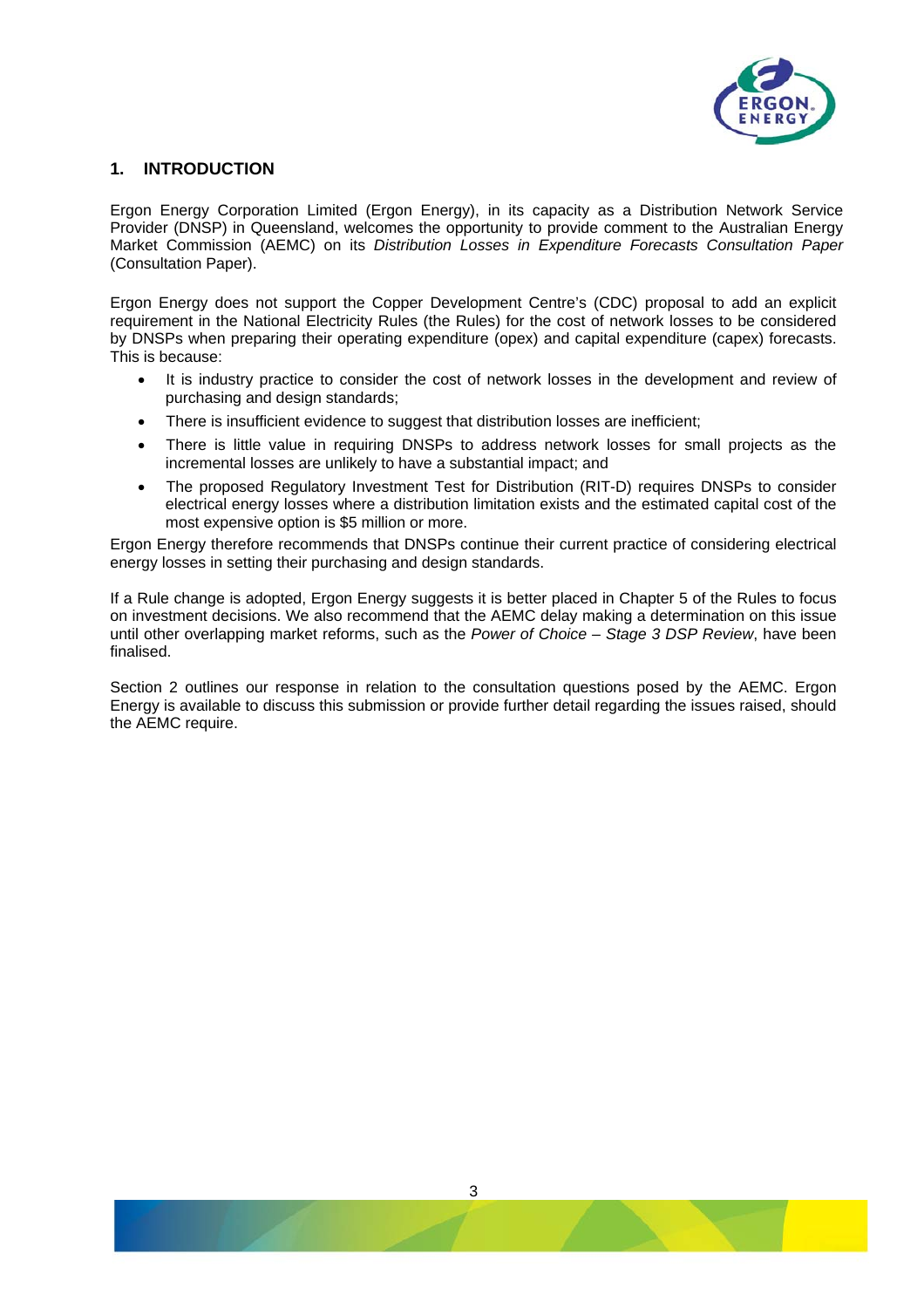

## **2. TABLE OF DETAILED COMMENTS**

| Question                                                                                                                                                       | <b>Ergon Energy Response</b>                                                                                                                                                                                                                                                                                                                                                                                                                                                                                                                                                                                                                            |
|----------------------------------------------------------------------------------------------------------------------------------------------------------------|---------------------------------------------------------------------------------------------------------------------------------------------------------------------------------------------------------------------------------------------------------------------------------------------------------------------------------------------------------------------------------------------------------------------------------------------------------------------------------------------------------------------------------------------------------------------------------------------------------------------------------------------------------|
| Question 1                                                                                                                                                     |                                                                                                                                                                                                                                                                                                                                                                                                                                                                                                                                                                                                                                                         |
| (a) Is there evidence that DNSPs do not consider the cost<br>of electrical energy losses when making capital and<br>operating expenditure forecasts?           | Ergon Energy has always been acutely aware of the life cycle costs of the assets we purchase<br>and / or design. For example, Ergon Energy:<br>Has developed purchasing and design standards that consider the life cycle costs of the                                                                                                                                                                                                                                                                                                                                                                                                                  |
|                                                                                                                                                                | assets used, including the electrical losses over the operating life of the assets. The<br>standardisation of designs and material brings efficiency to operating and maintenance<br>practices and stock holdings. Significant items of plant such as distribution and power<br>transformers are purchased under contracts on a forecast life cycle that includes a cost<br>of losses to produce an optimal design of the plant. This provides an incentive to<br>suppliers to minimise losses to the extent dictated by the loss cost figures; and                                                                                                     |
|                                                                                                                                                                | Undertakes reviews of these design and operating standards and purchasing contracts<br>and adjusts the cost of loss parameters according to system load profiles, load factors<br>and load loss factors. For example, our standard list of conductor and cable sizes is<br>based on a whole of life economic cost review of the conductor and cable installed costs,<br>including the cost of losses. Ultimately, losses are part of the trade off between a<br>'standard' design and purchasing approach that brings economies of scale and a<br>'specific' design approach where the objective might be (but is not limited to) loss<br>minimisation. |
|                                                                                                                                                                | As the cost of electrical energy losses is considered in the context of standards, they are<br>generally not explicitly considered in distribution projects, or capex and opex forecasts. This is<br>the most economically efficient way to manage our distribution network costs. However, Ergon<br>Energy does consider the cost of electrical energy losses when performing Net Present Value<br>(NPV) analyses for larger projects. These activities are good engineering practice and lead to a<br>least cost solution for our customers by considering the total lifetime cost of implementing new<br>infrastructure.                             |
| (b) Do the rules provide effective incentives for DNSPs to<br>make efficient capital and operating expenditure<br>decisions? If so, what are these incentives? | Incentive regulation, by its design, provides sufficient incentives for DNSPs to make efficient<br>capex and opex decisions. Under this framework, DNSPs are provided with incentives to<br>undertake efficient investment (i.e. not over- or under-invest in the network) and to produce<br>prudent regulatory proposals. The Efficiency Benefit Sharing Scheme (EBSS) for opex also<br>seeks to achieve efficiency gains, with the benefits later shared with customers in the form of<br>lower prices. The current <i>Economic Regulation of Network Service Providers</i> consultation is also                                                      |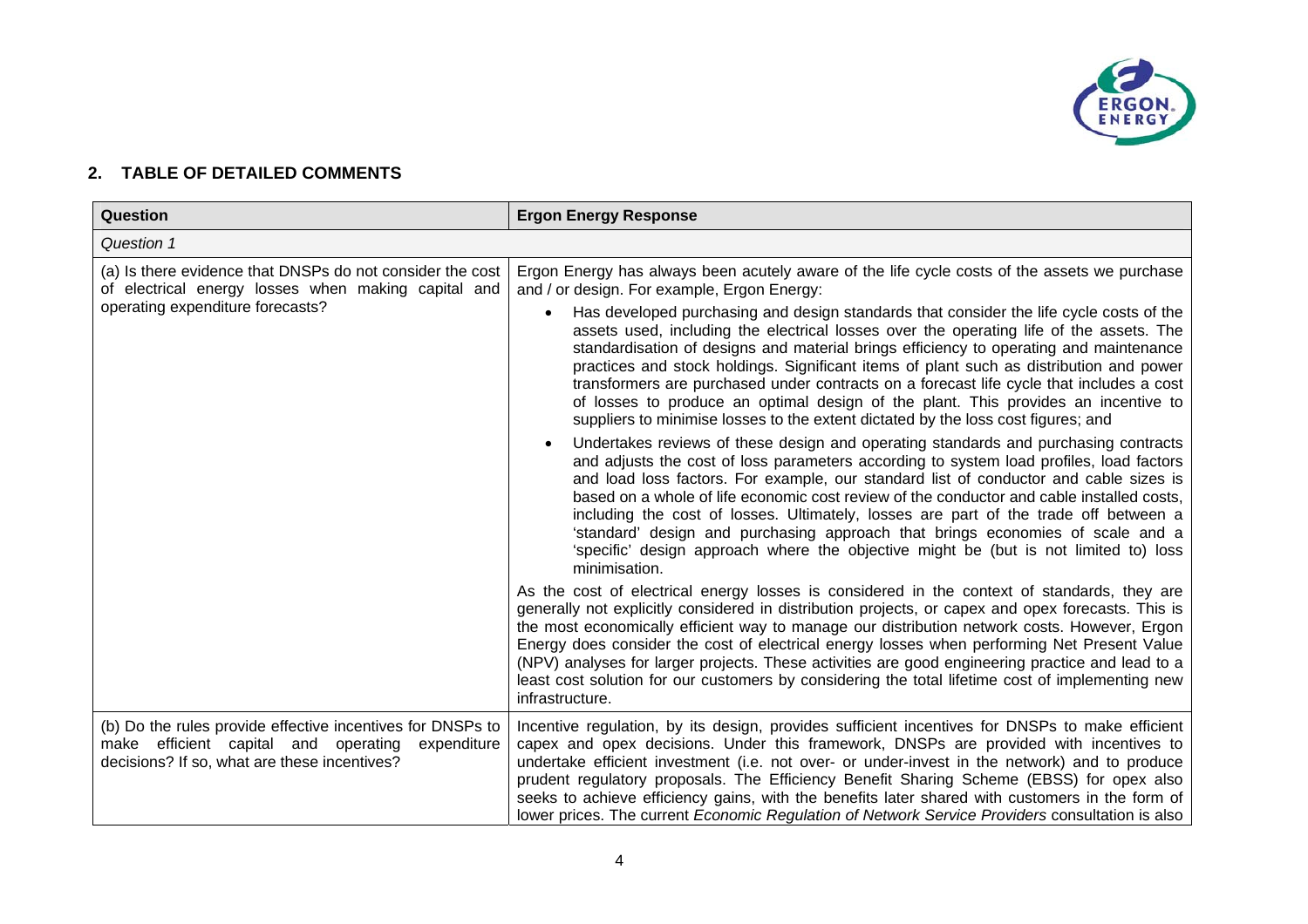

|                                                                                                                                                                                            | examining whether a capex incentive mechanism should be introduced, while the Power of<br>Choice - Stage 3 DSP Review is considering a new incentive mechanism which would enable<br>DNSPs to deem value from market benefits. This may promote a DNSP's consideration of<br>broader market benefits when making investment decisions.<br>In the context of the cost of electrical losses, it has been industry standard to consider the whole<br>of life costs of electrical materials including, explicitly, the life cycle cost of losses.                                                                                                                                                                                                                                                                                                                                                                                                                                                                                                                                                                                                                                                                     |
|--------------------------------------------------------------------------------------------------------------------------------------------------------------------------------------------|-------------------------------------------------------------------------------------------------------------------------------------------------------------------------------------------------------------------------------------------------------------------------------------------------------------------------------------------------------------------------------------------------------------------------------------------------------------------------------------------------------------------------------------------------------------------------------------------------------------------------------------------------------------------------------------------------------------------------------------------------------------------------------------------------------------------------------------------------------------------------------------------------------------------------------------------------------------------------------------------------------------------------------------------------------------------------------------------------------------------------------------------------------------------------------------------------------------------|
| (c) To what extent does the EBSS impact on a DNSP's<br>consideration of the cost of losses?                                                                                                | As noted by the AEMC, the Australian Energy Regulator (AER) does not currently apply the<br>EBSS to distribution losses. Therefore, the current EBSS arrangements do not impact on Ergon<br>Energy's consideration of the cost of losses. During consultation on this issue, the AER noted:<br>"it would require evidence that distribution losses are deviating from efficient levels"<br>before considering whether the EBSS should apply to distribution losses. In the<br>absence of such evidence, the AER does not consider it appropriate to apply the EBSS<br>to distribution losses at this time. The AER recognises that the incentives to make<br>efficiency gains related to distribution losses are complex and to include them in the<br>EBSS would be a significant undertaking".<br>Ergon Energy supports this position, particularly in relation to the lack of evidence that<br>distribution losses are deviating from efficient levels.<br>As noted above, Ergon Energy considers distribution losses in the context of setting purchasing<br>and design standards, not in daily operations. Distribution losses may be considered in some<br>capital investment decisions for large projects. |
| (d) Do distribution losses significantly contribute to the<br>price of electricity to consumers? If so, how much do they<br>contribute and does this materiality vary between<br>networks? | Distribution losses account for approximately 5 to 10 per cent of total electricity transported. This<br>depends on which part of the distribution system a customer is connected to, and the size and<br>characteristics of the load and the network. All else being equal, this means distribution losses<br>contribute approximately 5 to 10 per cent to the price of electricity to consumers. However, retail<br>tariffs could have other components and / or different rates at different times (e.g. time of use<br>tariffs) which will distort their contribution to a customer's price.                                                                                                                                                                                                                                                                                                                                                                                                                                                                                                                                                                                                                  |
| Question 2                                                                                                                                                                                 |                                                                                                                                                                                                                                                                                                                                                                                                                                                                                                                                                                                                                                                                                                                                                                                                                                                                                                                                                                                                                                                                                                                                                                                                                   |
| (a) How might the extension of the EEO program to<br>distribution networks address the concerns raised in the<br>rule change request by CDC?                                               | As mentioned above, Ergon Energy takes into account the cost of losses when making<br>purchasing decisions (e.g. for transformers and standard conductors) and in forming decisions<br>on large projects. Therefore, extending the Energy Efficiency Opportunities (EEO) program to<br>distribution networks will have little or no effect on our present practices or outcomes.                                                                                                                                                                                                                                                                                                                                                                                                                                                                                                                                                                                                                                                                                                                                                                                                                                  |

<span id="page-4-0"></span><sup>1</sup> AER (2008), *Explanatory Statement – Proposed Electricity DNSPs EBSS*, April 2008, p17.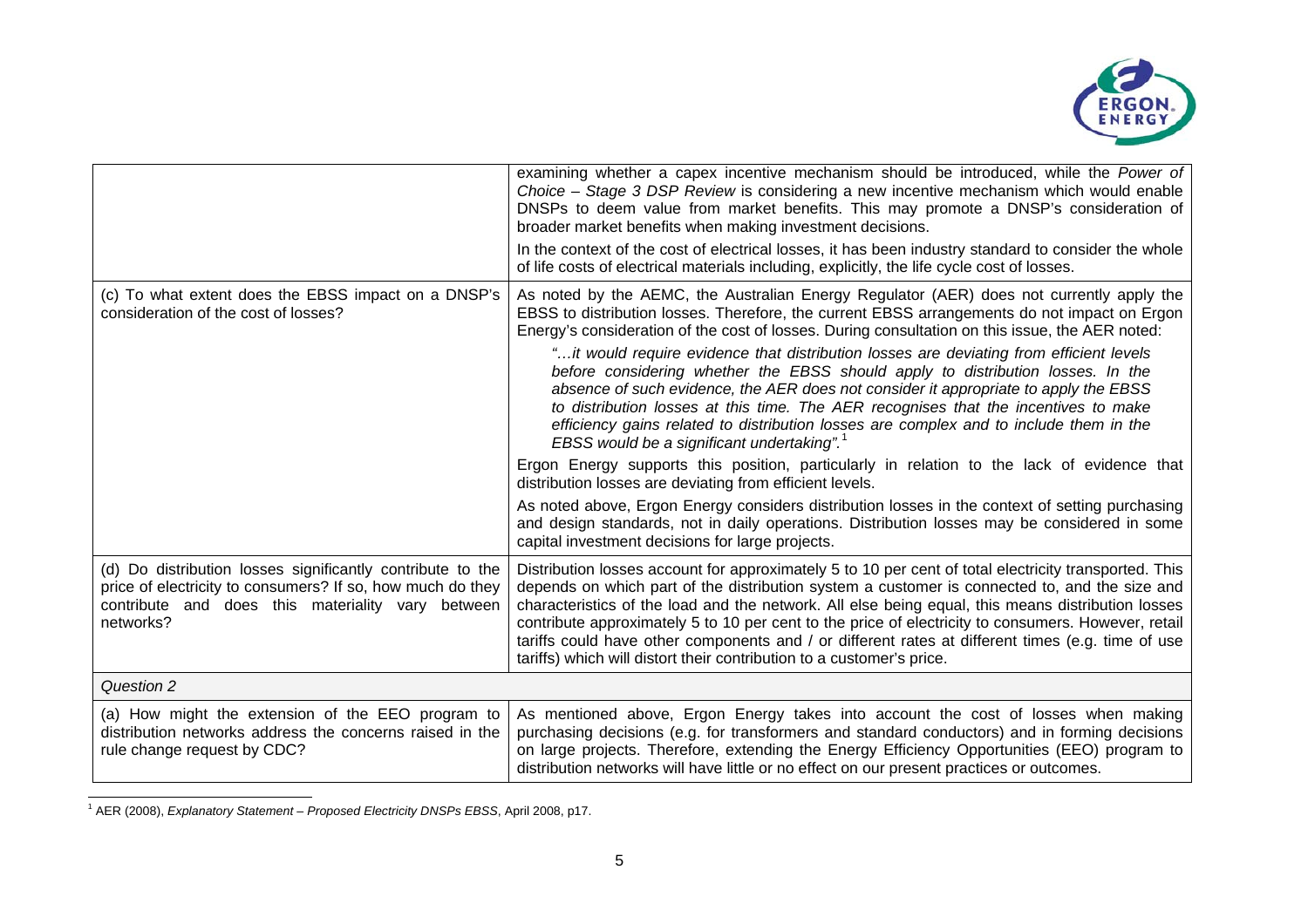

| (b) To what extent do the requirements on distribution<br>transformers under the MEPS program<br>encourage<br>DNSPs to minimise distribution losses?    | The requirements on distribution transformers under the Minimum Energy Performance<br>Standards (MEPS) program are unlikely to encourage Ergon Energy to minimise distribution<br>losses as it will merely replicate calculations already undertaken in determining material<br>standards. Ergon Energy currently considers the cost of losses when making transformer<br>purchasing decisions, and previously had specified loss costs in place on earlier contracts.<br>Transformers currently being supplied meet the Minimum Power Efficiency Levels and, in some<br>cases, also meet the High Power Efficiency Levels.<br>To achieve further efficiencies, amorphous core transformers could be considered. Ergon Energy<br>understands these transformers could reduce load losses to around 30 per cent of current<br>design features and lead to an overall MEPS gain of 0.1 to 0.2 per cent. However, these<br>transformers are considerably more expensive than transformers currently being supplied. As<br>such, the increase in capital costs will outweigh any benefits received from reducing load losses,<br>thus leading to an inefficient outcome. |
|---------------------------------------------------------------------------------------------------------------------------------------------------------|----------------------------------------------------------------------------------------------------------------------------------------------------------------------------------------------------------------------------------------------------------------------------------------------------------------------------------------------------------------------------------------------------------------------------------------------------------------------------------------------------------------------------------------------------------------------------------------------------------------------------------------------------------------------------------------------------------------------------------------------------------------------------------------------------------------------------------------------------------------------------------------------------------------------------------------------------------------------------------------------------------------------------------------------------------------------------------------------------------------------------------------------------------------------|
| (c) Do the requirements on distribution transformers<br>under the MEPS program influence the broader network<br>equipment decisions of DNSPs?           | The requirements for distribution transformers under the MEPS program do not influence Ergon<br>Energy's broader network equipment decisions. However, Ergon Energy does consider the cost<br>of losses for broader network equipment purchasing and large project options without the<br>influence of the MEPS program.                                                                                                                                                                                                                                                                                                                                                                                                                                                                                                                                                                                                                                                                                                                                                                                                                                             |
| Question 3                                                                                                                                              |                                                                                                                                                                                                                                                                                                                                                                                                                                                                                                                                                                                                                                                                                                                                                                                                                                                                                                                                                                                                                                                                                                                                                                      |
| (a) Will the proposed rule result in DNSPs considering the<br>cost of network losses in preparing their capital and<br>operating expenditure forecasts? | The proposed Rule is unlikely to result in Ergon Energy considering the cost of network losses<br>more than we presently do. Please refer to our comments against Question 1(a) above for<br>information on our current practices.                                                                                                                                                                                                                                                                                                                                                                                                                                                                                                                                                                                                                                                                                                                                                                                                                                                                                                                                   |
| (b) Are there any alternatives to the proposed rule that<br>may better address the issues raised in the rule change<br>request?                         | Ergon Energy does not believe a Rule change is necessary. Instead, Ergon Energy suggests<br>that network service providers should continue to consider network losses when making<br>purchasing and large projects decisions. Including an explicit rule will require the AER to assess<br>the process by which DNSPs satisfy the requirement and to examine the engineering and<br>economical material used in making standards etc. It should also be acknowledged that the<br>majority of networks will not be immediately altered as a result of the changes to the standards -<br>it will take 30 to 40 years before the change will have a significant impact.<br>Ergon Energy notes that the CDC has considered and rejected two alternative options:<br>1. Making DNSPs responsible for the purchase of losses on their network; and<br>2. Introducing / implementing a direct regulatory incentive scheme.                                                                                                                                                                                                                                                  |